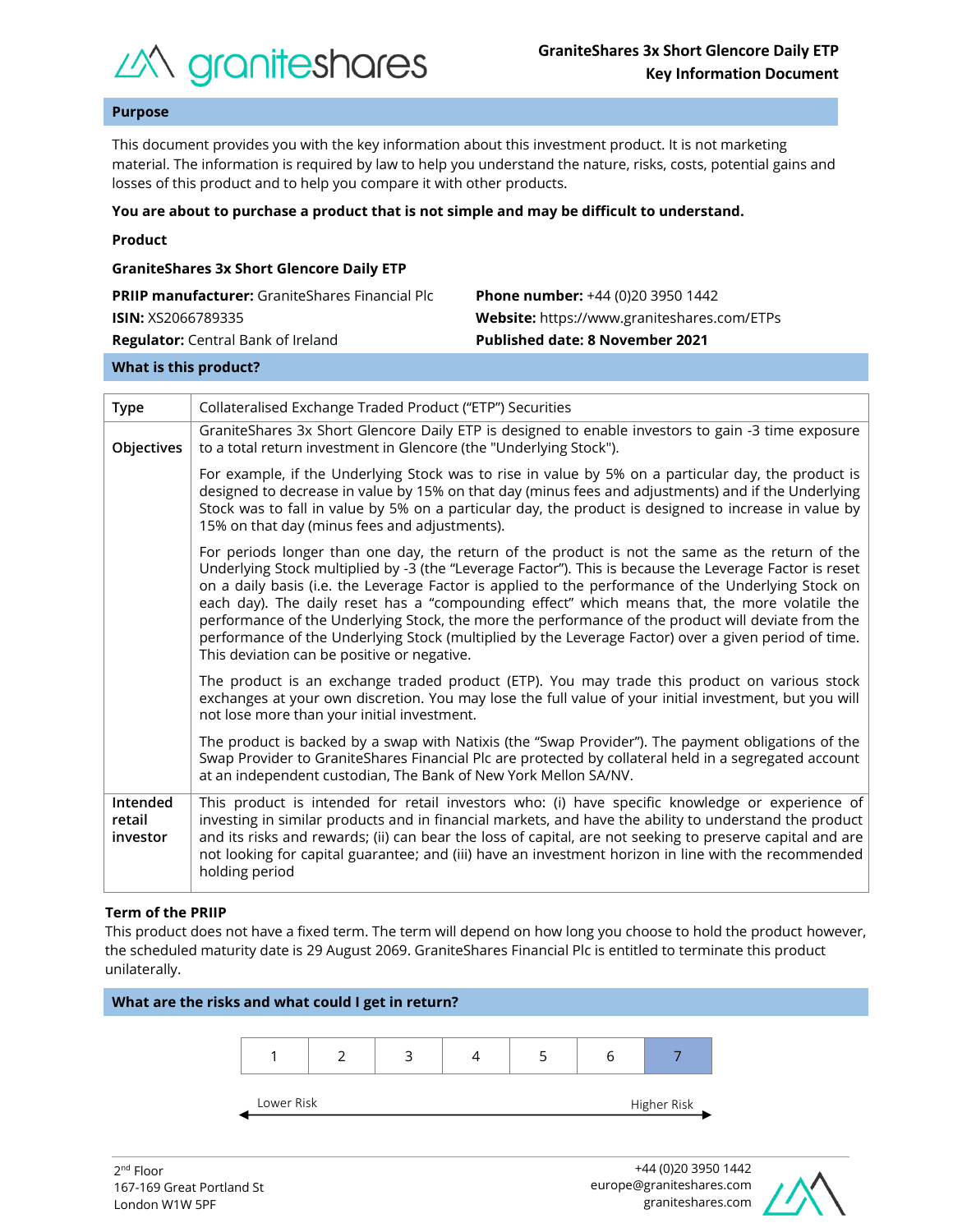# **GraniteShares 3x Short Glencore Daily ETP Key Information Document**

What you might get back after costs Full E5507.32 Average return (%) and the set of the set of the set of the set of the set of the set of the set of the set of the set of the set of the set of the set of the set of the set of the set of the set of the set of the set of t

What you might get back after costs | £9227.56 Average return  $(\%)$   $\qquad \qquad$   $\qquad \qquad$  -7.71%

What you might get back after costs | £9976.14 Average return (%) and the control of the control of  $-0.23\%$ 





The risk indicator assumes you hold the product for 1 day. The actual risk can vary significantly if you hold the product for a longer timeframe and you may get back less. You may not be able to sell your product easily, or may have to sell at a price that significantly impacts on how much you get back.

The summary risk indicator is a guide to the level of risk of this product compared to other products. It shows how likely it is that the product will lose money because of movements in the markets or because we are not able to pay you.

We have classified this product as 7 out of 7, which is the highest risk class.

This rates the potential losses from future performance at a very high level, and poor market conditions are very likely to impact the performance. This product does not include any protection from future market performance, so you could lose some or all of your investment. If we are not able to pay you what is owed, you could lose your entire investment.

**Be aware of currency risk.** If you receive payments in a currency different to that of your home jurisdiction, the final return you will get will depend on the exchange rate between the two currencies. This risk is not considered in the indicator shown above.

**Investment £10,000**

**Scenario**

**Unfavourable Scenario**

**Moderate Scenario**

**Stress Scenario**

## **Performance Scenarios**

The figures shown include all the costs of the product itself but may not include all the costs that you pay to your advisor or distributor or broker. The figures do not take into account your personal tax situation, which may affect how much you get back.

This table shows the money you could get back over the recommended holding period, under different scenarios, assuming that you invest £10,000.

The scenarios shown illustrate how your

investment could perform. You can compare them with the scenarios of other products. The scenarios presented are an estimate of future performance based on evidence from the past on how the value of this investment varies and are not an exact indicator. What you get will vary depending on how the market performs and how long you keep the investment. The stress scenario shows what you might get back in extreme market circumstances, and it does not take into account the situation where we are not able to pay you. **Favourable Scenario** What you might get back after costs  $\vert$  £10610.61 Average return (%) and the set of the set of the 6.12%

## **What happens if GraniteShares Financial Plc is unable to pay out?**

The product is not protected by the Irish Deposit Guarantee Scheme or any other investor compensation or guarantee scheme. This means that if GraniteShares Financial Plc is unable to pay out, you may lose all of your investment. Since the ability of GraniteShares Financial Plc to pay out depends on receiving amounts due under the product from the Swap Provider, the Swap Provider provides assets daily to a segregated account as collateral for such obligations with a value equal to or in excess of the value of the daily price of the product. If the Swap Provider is unable to pay GraniteShares Financial Plc, its ability to pay out will be limited to the amounts realised from such collateral, as further explained in the Prospectus.

## **What are the costs?**

#### **Costs over time**

The Reduction in Yield (RIY) illustrates the impact the total costs you pay may have on your investment return.

The total costs take into account oneoff, ongoing and incidental costs.

The amounts shown here are the cumulative costs of the product itself, for the recommended holding period,

| Investment £10,000              | If you cash in after one (1) day |  |
|---------------------------------|----------------------------------|--|
| <b>Total costs</b>              | f 1 24                           |  |
| Impact on return (RIY) per year | 4 54 %                           |  |



One (1) day (Recommended holding period)